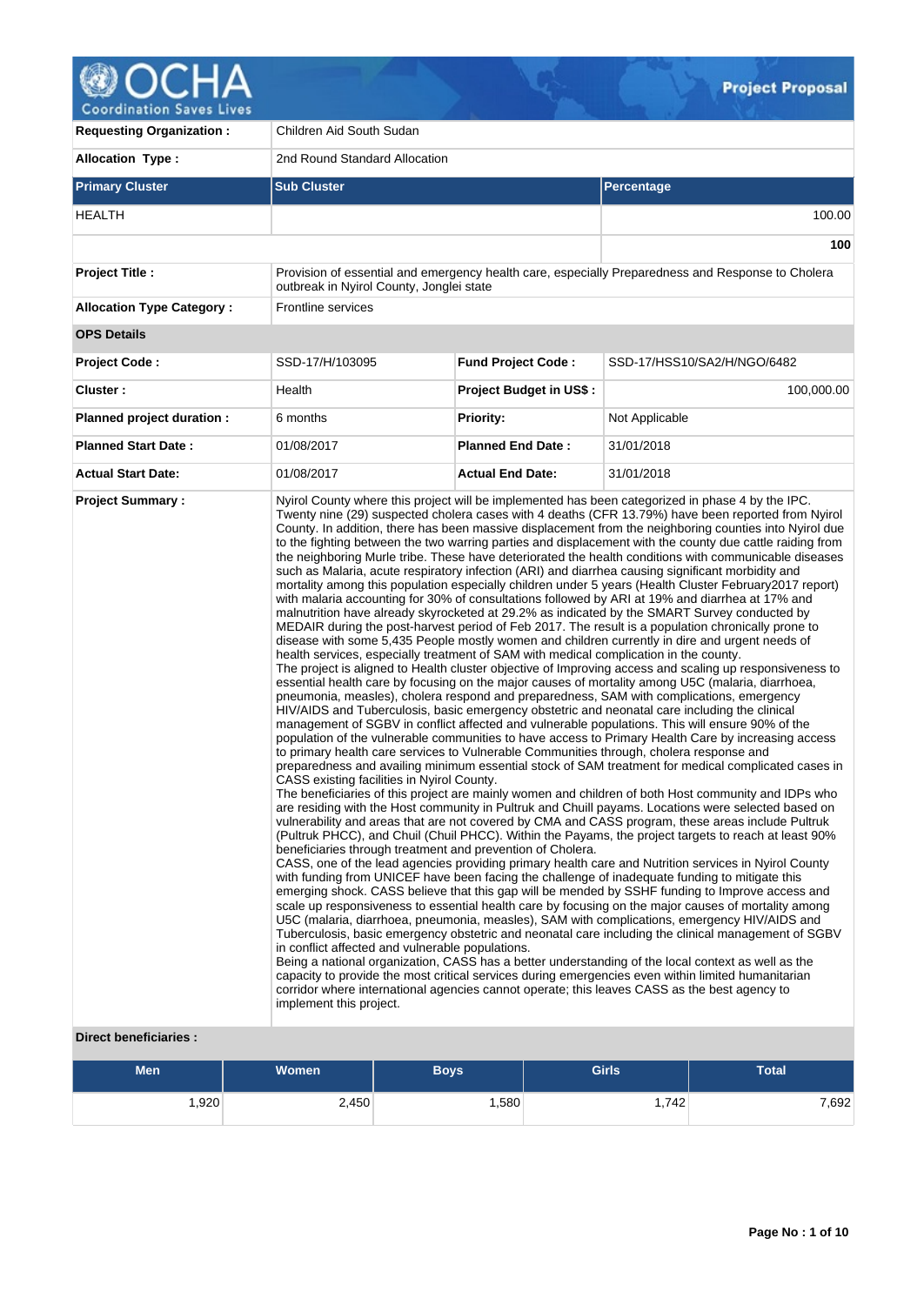## **Other Beneficiaries :**

| <b>Beneficiary name</b>     | <b>Men</b> | Women | <b>Boys</b> | Girls | <b>Total</b> |
|-----------------------------|------------|-------|-------------|-------|--------------|
| People in Host Communities  | .020       | .450  | 880         | 1.242 | 4,592        |
| Internally Displaced People | 900        | ,000  | 700         | 500   | 3,100        |

# **Indirect Beneficiaries :**

All the population members of the project catchment areas this will benefit indirectly either out of health education or the impact of the project will give them positive change.

#### **Catchment Population:**

The catchment population of the project is the population of the whole county, which is 149, 854 individuals. They will benefit from this project either directly by treatment of active cases of cholera or benefit from the health education that will lead to prevention of cholera in the county.

## **Link with allocation strategy :**

The proposed interventions will contribute to the first cluster objective of Improving access and scaling up responsiveness to essential health care by focusing on the major causes of mortality among U5C (malaria, diarrhoea, pneumonia, measles), SAM with complications, emergency HIV/AIDS and Tuberculosis, basic emergency obstetric and neonatal care including the clinical management of SGBV in conflict-affected and vulnerable populations. This will ensure 90% of the population of the vulnerable communities to have access to Primary Health Care by focusing on the treatment of major causes of mortality among U5C (malaria, diarrhoea, pneumonia, measles), Cholera respond and preparedness, SAM with complications, emergency HIV/AIDS and Tuberculosis, basic emergency obstetric and neonatal care including the clinical management of SGBV in conflict affected and vulnerable populations in the CASS existing facilities in Nyirol County.

#### **Sub-Grants to Implementing Partners :**

| <b>Partner Name</b>                                   | <b>Partner Type</b> | <b>Budget in US\$</b>       |  |  |  |  |  |
|-------------------------------------------------------|---------------------|-----------------------------|--|--|--|--|--|
|                                                       |                     |                             |  |  |  |  |  |
| Other funding secured for the same project (to date): |                     |                             |  |  |  |  |  |
| <b>Other Funding Source</b>                           |                     | <b>Other Funding Amount</b> |  |  |  |  |  |

UNICEF 50,000.00

#### **Organization focal point :**

| <b>Name</b>          | <b>Title</b>                          | <b>Email</b>                  | <b>Phone</b> |
|----------------------|---------------------------------------|-------------------------------|--------------|
| Ovet Sisto           | <b>Executive Director</b>             | sisto.childrenaid@gmail.com   | 0955500886   |
| <b>Gilbert Drici</b> | Director of Program<br>Implementation | gilbert.childrenaid@gmail.com | 0925293762   |
| Ivu Sunday           | Finance Manager                       | sunday.childrenaid@gmail.com  | 0955531656   |

# **BACKGROUND**

#### **1. Humanitarian context analysis**

The protracted and active fighting has resulted in multiple displacements and a constant internally displaced moving population in Jonglei state. Continued looting and vandalization of health facilities and a mass exodus of human resources for health has worsened the already existing weak and nascent health system in the state. This has been worsened by the withdrawal of the main donor and their subsequent delay in releasing funding in the state.

In Nyirol County, the protracted violence and displacement combined with a high disease burden, poor access to sanitation (less than 7%) high illiteracy rates (as high as 88% for women and 63% for men), and high levels of poverty has led to very poor health care provision across the county (SSHS 2010). On to these existing problems, an additional shock is the visible famine in the county which has been classified in phase 4 by the IPC (IPC report Feb 2017). From February to July 2017 movement of women and children from these counties that has surrounded Nyirol (Uror, Akobo West and Duk) has been seen in search of refuge from active fighting, fear and manifested famine. The fighting within the county has also caused internal displacement, whereby large number of individuals settled in Lankien, Pultruk and Chuil payams (RRC report, Nyirol county). This has led Nyirol to have high number of Internally displaced persons (IDPs) compared to the total population: 80% vs 20% mostly living within the host community. As the result there has been episode of cholera outbreak since October 2016 (WASH and Health Cluster report) in the county; measles outbreak (Nyirol county IDSR report 2017), high GAM rate at 29.2% as indicated by the SMART Survey conducted by MEDIAR during the post-harvest period of Feb 2017 and high morbidity and mortality from communicable diseases such as Malaria, acute respiratory infection (ARI) and diarrhoea among this population especially children under 5 years (Health Cluster February2016 report) with malaria accounting for 30% of consultations followed by ARI at 19% and diarrhoea at 17%.

CASS, one of the agencies providing primary health care and Nutrition services in Nyirol County with funding from UNICEF have been facing the challenge of inadequate funding to mitigate the emerging shocks in the county. Through this project, CASS intends improve access and scale up responsiveness to essential health care by focusing on the major causes of mortality among U5C (malaria, diarrhoea, pneumonia, measles), SAM with complications, emergency HIV/AIDS and Tuberculosis, basic emergency obstetric and neonatal care including the clinical management of SGBV in conflict affected and vulnerable populations.

**50,000.00**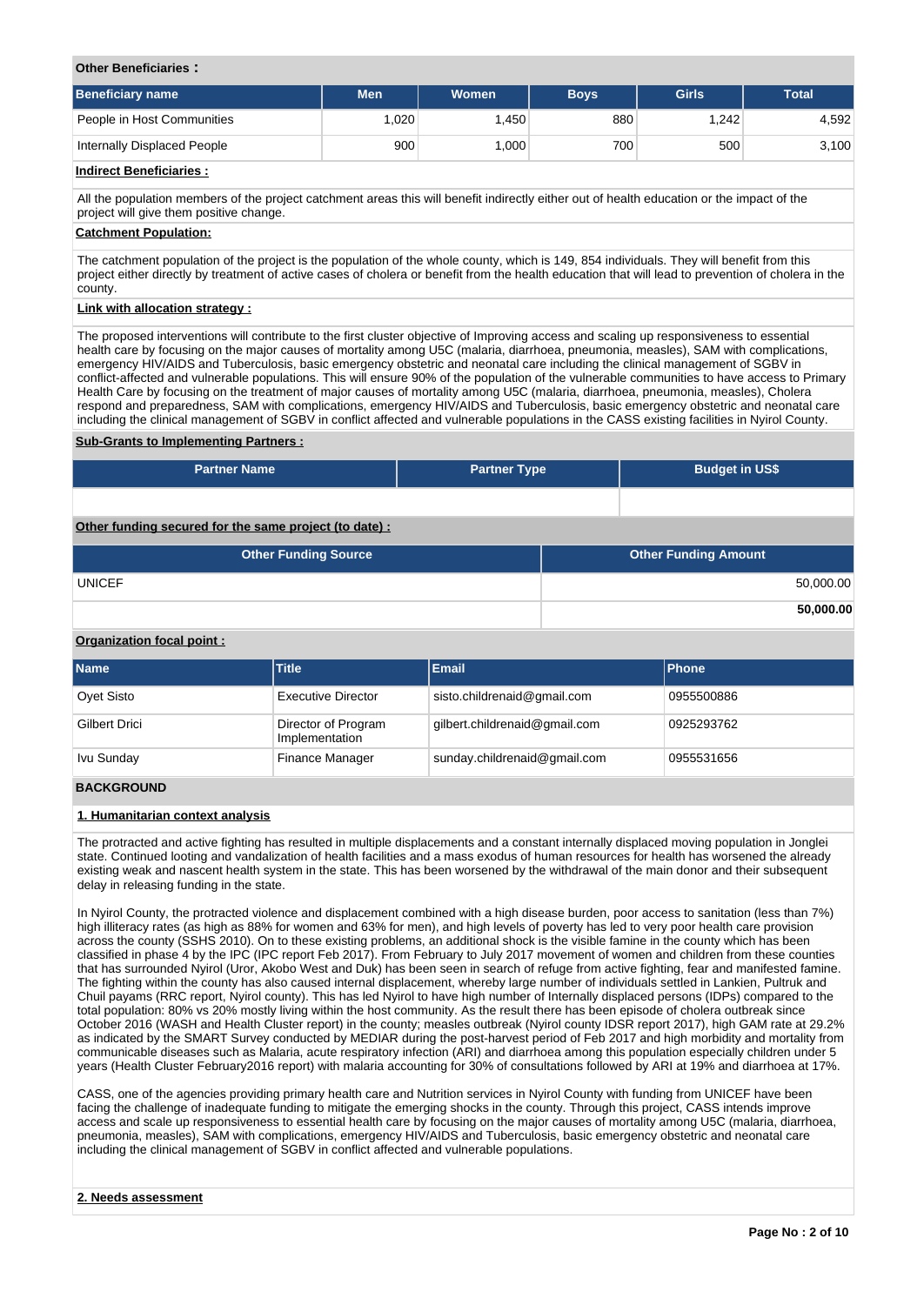Need assessment done in Nyirol by CASS indicates that there is high number on internaly displaced person in the County. From February to July 2017 movement of women and children from these counties that has surrounded Nyirol (Uror, Akobo West and Duk) has been seen in search of refuge from active fighting, fear and manifested famine. The fighting within the county has also caused internal displacement, whereby large number of individuals settled in Lankien, Pultruk and Chuil payams (RRC report, Nyirol county). This has led Nyirol to have high number of Internally displaced persons (IDPs) compared to the total population: 80% vs 20% mostly living within the host community. As the result there has been episode of cholera outbreak since October 2016 (WASH and Health Cluster report) in the county; measles outbreak (Nyirol county IDSR report 2017), high GAM rate at 29.2% as indicated by the SMART Survey conducted by MEDIAR during the post-harvest period of Feb 2017 and high morbidity and mortality from communicable diseases such as Malaria, acute respiratory infection (ARI) and diarrhoea among this population especially children under 5 years (Health Cluster February2016 report) with malaria accounting for 30% of consultations followed by ARI at 19% and diarrhoea at 17%.

#### **3. Description Of Beneficiaries**

The beneficiaries of this project are mainly women and children of both Host community and IDPs who are residing with the Host community. Locations were selected based on vulnerability and areas that are not covered by existing CASS program, these areas include: Chuil and Pultruk payams. Within the Payam, the project targets to reach at least 90% beneficiaries through mobile team, outreaches and existing health facilities.

## **4. Grant Request Justification**

Although CASS runs 2 health facilities in Nyirol County (Pultruk PHCC, and Chuil PHCC) and 2 mobile clinic sites, there are still 5,435 in the two payams mostly women and children in need of health services. Communicable diseases such as Malaria, acute respiratory infection (ARI) and diarrhoea has caused significant morbidity and mortality among this population especially children under 5 years (Health Cluster February2016 report) with malaria accounting for 30% of consultations followed by ARI at 19% and diarrhoea at 17%. High morbidity and mortality rate is largely attributable to acute malnutrition and diseases outbreak and active conflict in Jonglei State including Uror, Akobo West and some parts of Ayod which resulted in an exodus of children towards Nyirol leading to crude death rate (CDR) above emergency threshold of 1 death per 10,000 people per day. Despite CASS's current interventions at health facilities and mobile clinic sites in Nyirol, active case finding shows a sharp upsurge of new cases of communicable diseases and SAM with medical complication. In addition to the displacement, physical insecurity has been a major hindrance to delivering lifesaving health services interventions to many parts of the county.

CASS believe that this gap will be mended by SSHF funding rapid scaling up of access to quality emergency health services in these undeserved areas by focusing on availing SAM treatments for medical complicated cases in in the existing health facilities of Pultruk and Chuil PHCCs and further focuses on major causes of mortality among U5C (malaria, diarrhoea, pneumonia, measles), emergency HIV/AIDS and Tuberculosis, basic emergency obstetric and neonatal care including the clinical management of SGBV in conflict affected and vulnerable populations.

Being a national organization, CASS has a better understanding of the local context as well as the capacity to provide the most critical services during emergencies even within limited humanitarian corridor where international agencies cannot operate. CASS hopes by doing so, it will build resilience capacity of the population to cop during emergencies and reduce excess morbidity and mortality from common diseases in the state.

# **5. Complementarity**

This project will be a complimentary project to the one currently being implemented by CASS in the county. CASS is implementing a developmental health project with the funding UNICEF. With the security situation which has remained volatile and declaration of famine in some of the counties in the region, Developmental program need to be supplemented by emergency funding, through this funding, the emerging shocks which have been emerging in the county due to current crisis in the county will be addressed. So the SSHF is a great back up for closing the current gap in Nyirol County.

# **LOGICAL FRAMEWORK**

#### **Overall project objective**

Improve access, and scale up responsiveness to, essential and emergency health care, including emergency obstetric care services

| <b>HEALTH</b>                                                                                                         |                                                                                                      |                                 |  |  |  |  |  |  |  |
|-----------------------------------------------------------------------------------------------------------------------|------------------------------------------------------------------------------------------------------|---------------------------------|--|--|--|--|--|--|--|
| <b>Cluster objectives</b>                                                                                             | <b>Strategic Response Plan (SRP) objectives</b>                                                      | <b>Percentage of activities</b> |  |  |  |  |  |  |  |
| Prevent, detect and respond to epidemic<br>prone disease outbreaks in conflict-affected<br>and vulnerable populations | SO1: Save lives and alleviate the suffering of<br>those most in need of assistance and<br>protection | 100                             |  |  |  |  |  |  |  |

**Contribution to Cluster/Sector Objectives :** The proposed interventions will contribute to the first cluster objective of improving access to essential health care for conflict-affected and vulnerable populations by focusing on preparedness and respond to cholera/AWD case management in Nyirol county. CASS will ensure 90% of the Cholera/AWD cases are detected and responded to.

**Outcome 1**

Vulnerable population's health improved

#### **Output 1.1**

## **Description**

Improved access to essential health care for conflict-affected vulnerable population in Nyirol County

**Assumptions & Risks**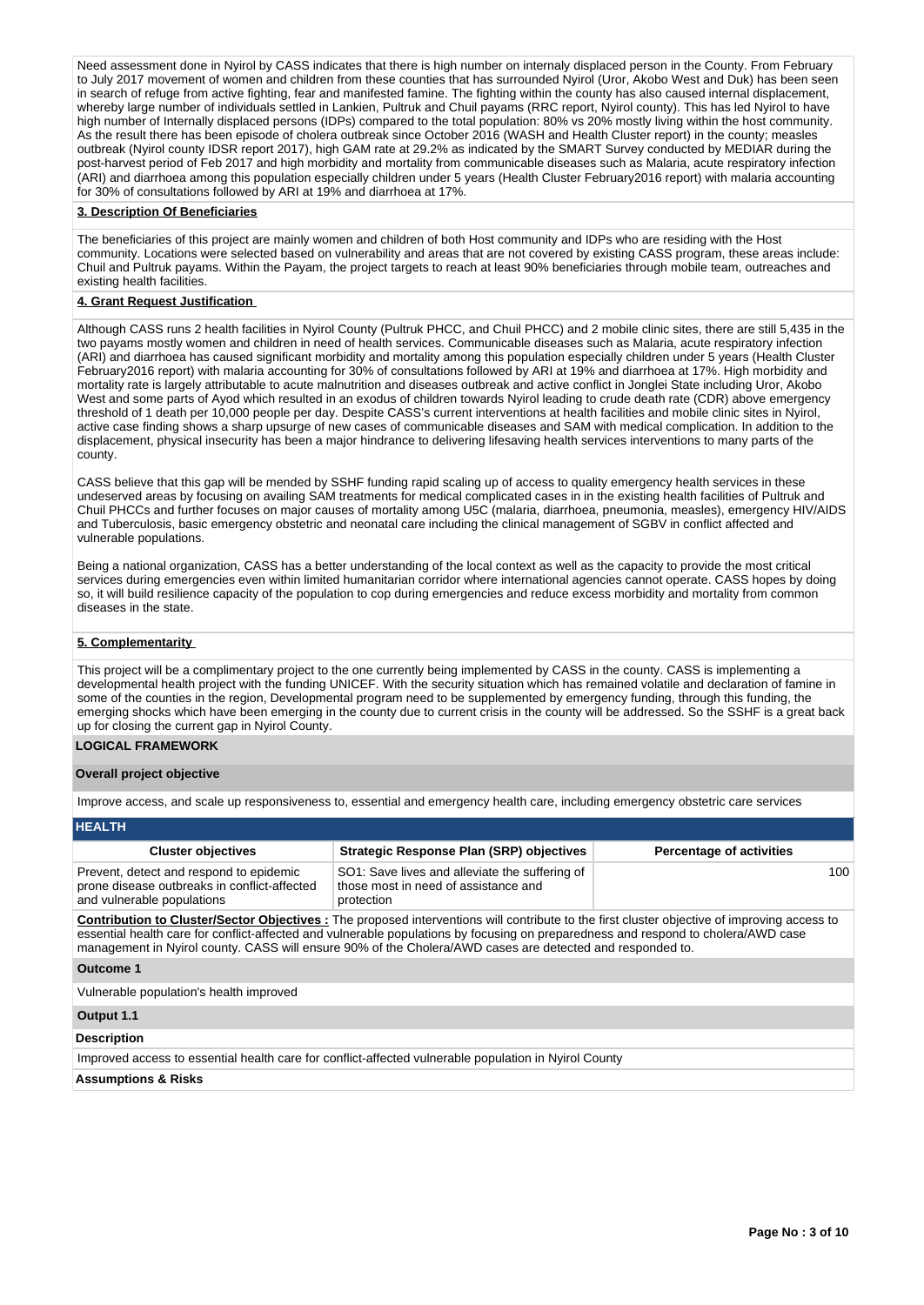# Risk: Staff security in high risk areas and events of violent conflict/clashes

Assumption: Risk assessments will regularly be conducted by CASS Security Manager and all movement to project site will be coordinated with the relevant Cluster leads, UNDSS, UNMISS and local authorities/RRC to ensure clearance for safe passage, flexible response and effective team work. The CASS Juba security advisor support will be available at all times to respond to queries and provide advice. CASS field teams will also be sensitive towards staffing and the underlying conflict tensions. Deployment of national staff will be done within their home areas, where the risk of ethnic violence is minimal. In addition, all staff working in the field are already provided with hostile environments awareness training (HEAT) and regular security briefings. Surge capacity will be used where appropriate in order to reduce risks in areas with a high potential for ethnic conflict.

#### **Indicators**

|                 |                                                      |                                                                                                      |            | End cycle beneficiaries |           |                   | End<br>cycle  |
|-----------------|------------------------------------------------------|------------------------------------------------------------------------------------------------------|------------|-------------------------|-----------|-------------------|---------------|
| Code            | <b>Cluster</b>                                       | Indicator                                                                                            | <b>Men</b> | <b>Women</b>            |           | <b>Boys</b> Girls | <b>Target</b> |
| Indicator 1.1.1 | <b>HEALTH</b>                                        | [Frontline services] Number of cholera cases<br>treated in cholera treatment unit/ facility.         | 1,820      | 2,450                   | 1,95<br>2 | 1,47<br>0         | 7,692         |
|                 | <b>Means of Verification:</b> Health facility Record |                                                                                                      |            |                         |           |                   |               |
| Indicator 1.1.2 | <b>HEALTH</b>                                        | [Frontline services] Number of people vaccinated<br>with oral cholera vaccines in priority locations | 1.000      | 2,000                   | 800       | 950               | 4,750         |
|                 | <b>Means of Verification:</b> Health Facility record |                                                                                                      |            |                         |           |                   |               |
| Indicator 1.1.3 | <b>HEALTH</b>                                        | [Frontline services] Number of staff trained on<br>cholera case management and prevention            | 8          | 4                       |           |                   | 12            |
|                 | <b>Means of Verification:</b> Health Facility Report |                                                                                                      |            |                         |           |                   |               |
| Indicator 1.1.4 | <b>HEALTH</b>                                        | [Frontline services] Number of CTU/C and ORPs<br>established in outbreak locations                   |            |                         |           |                   | 4             |
|                 | <b>Means of Verification:</b> Health facility report |                                                                                                      |            |                         |           |                   |               |
| Indicator 1.1.5 | <b>HEALTH</b>                                        | [Frontline services] Number of staff trained on<br>disease surveillance and outbreak response        |            | 6                       |           |                   | 14            |
|                 | <b>Means of Verification:</b> Training Report        |                                                                                                      |            |                         |           |                   |               |

# **Activities**

#### **Activity 1.1.1**

Establish and equip ORPs and CTU sites in 3 health facilities of Chuil, Pultruk and Waat PHCCs in Nyirol County for treating the cholera patients in the community.

#### **Activity 1.1.2**

Training of Health Care Workers in Epidemic Preparedness, Surveillance and Management - Cholera in Nyirol county

## **Activity 1.1.3**

Conduct door-to-door community health education, distribution of chlorine tablets/soap, ORS Sachets and disinfection of homes with active cases reported in high risk villages and payams.

## **Activity 1.1.4**

Conduct support supervison visits at ORP sites

#### **Activity 1.1.5**

Reproduce and distribute monitoring and evaluation tools to the health facilities, such as registers to record services offered, reporting tools and referral forms. The National MoH has developed registers and this requires us to support the CHDs to print and distribute them.

## **Activity 1.1.6**

Establishment of a locally appropriate complaints response mechanism(complaint box) in Nyirol to ensure that beneficiaries can access a safe way to voice concerns and report any abuses (related to the program). A patient satisfaction survey for both positive and negative feedback will be conducted to ensure that the patients' complaints are integrated to into the project implementation to bring change to the project.

#### **Activity 1.1.7**

Carry out mass cholera vaccination in Nyirol county to protect the IDPs and the Host community from Cholera

### **Additional Targets :**

# **M & R**

**Monitoring & Reporting plan**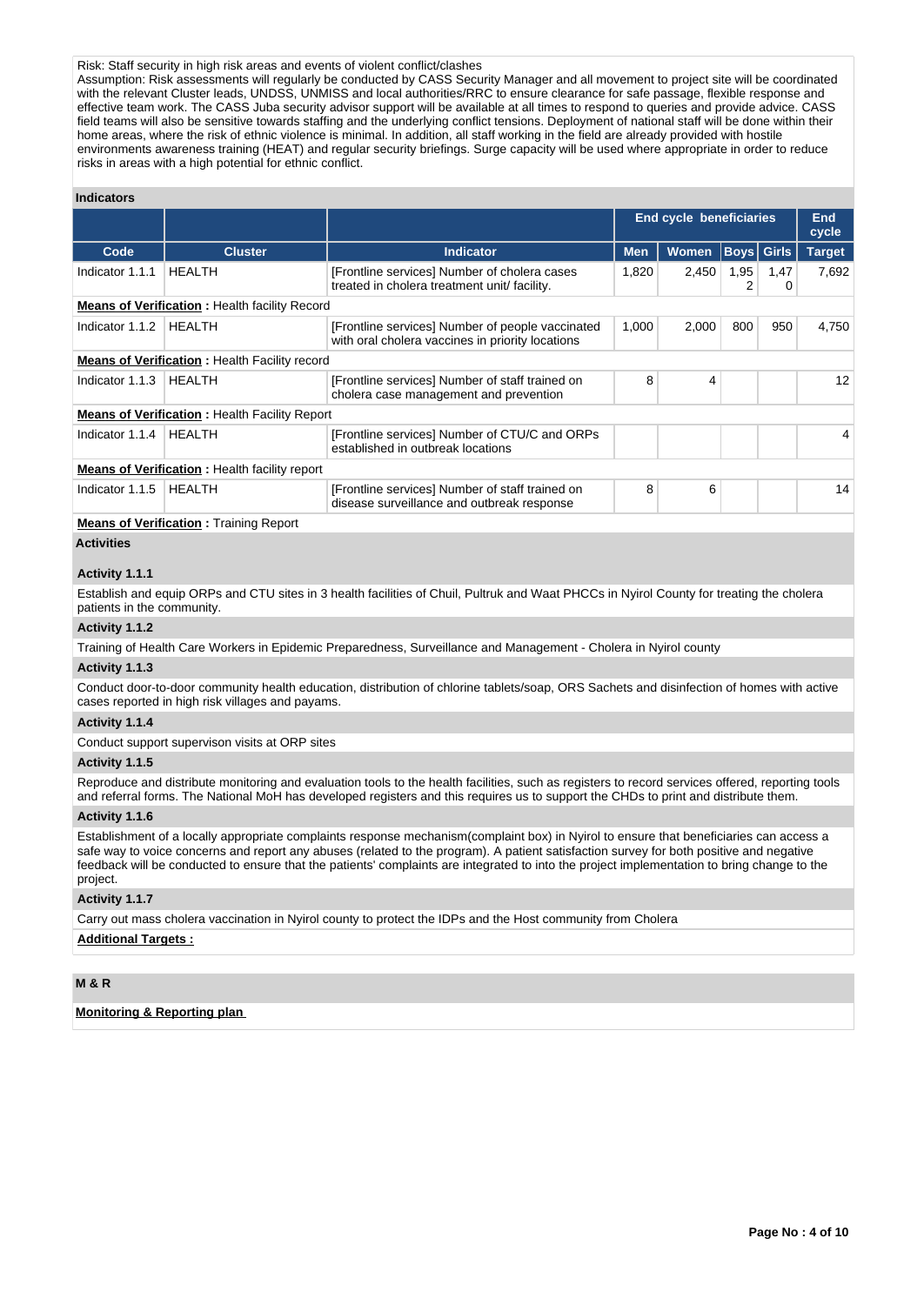CASS proposes a result based Monitoring and Evaluation (M&E) plan, which is robust yet practical, incorporating three work streams, namely:

• M&E capacity building;

• Management of the Information System, Knowledge Management and Communication;

• Gender-responsive and conflict sensitive M&E.

The over-arching objective of this M&E plan is to improve performance, effectiveness and efficiency, sustainability and relevance of the program in Nyirol County in particular and to the South Sudan health sector in general. This will be led, guided, coordinated and implemented by the M&E Manager based in Juba and the M&E Officer based Nyirol County, in collaboration with counterpart staff in the, Health cluster, SMoH and CHDs, will focus on strengthening M&E skills and competencies in measuring and monitoring progress, performance and results and utilizing the evidence generated to guide remedial actions on project implementation and informing review of programming strategy.

To operationalize this M&E plan, the CASS has configured an M&E strategy at two operational levels, i.e. field and national's technical support. The field level M&E will be run and managed by experienced M&E officer in the County and coordinated and supervised by Health Project Manager based in Nyirol. The M&E officer has the requisite experience and competencies in Health Systems Strengthening, MoH data collection tools (DHIS, IDSR, etc.) and results based management. The key role of field level M&E is data collection, collation, analysis, weekly and monthly reporting and dissemination of information to all stakeholders. The M&E function at national level in Juba will be responsible for providing leadership, technical guidance, oversight, consolidation, synthesis, reporting, dissemination, data verification & validation, quality control and assurance. The national level M&E is led, supervised and coordinated by the Juba based M&E Manager, in collaboration with the Health and Nutrition Coordinator, responsible for Nyirol operation.

The M&E officer has a laptop and is proficient in MS office applications and all MoH M&E tools, including DHIS and IDSR. For a routine M&E trip, the M&E officer will have developed terms of reference outlining key deliverables to be achieved carry along the work plan for the respective facility as well as the summary from previous M&E visits along with a checklist of routine things to check during the visit. The routine checklist will include all indicators in the MOH QSC Checklist:

• Exterior and interior cleanliness;

• Staff attendance (comparing actual presence of staff at work to the attendance records);

• Care and condition of equipment;

- Care and condition of drug store;
- Record of drugs and sticks outs of essential drugs;
- Spot check of expiry dates;
- Condition of cold chain and vaccine storage;
- Review of record keeping with particular attention to accuracy including readability of records to avoid errors;

• Observation of patients at various points in the service process to confirm demand (for example number of patients waiting for service);

- Attitude of staff to patients (kind and caring or rude and inconsiderate);
- General quality of care provided;
- Exit interviews of at least 2 unrelated patients.

# REPORTING

CASS will ensure that the reporting requirements are met. The following reports will be prepared before the start and in the course of project implementation. MOH tools will be used for all the data collections:

• Quarterly programmatic and narrative reports which will provide information on progress and/or challenges in meeting set targets and will explain deviations from the planned activities;

- Financial reports:
- Monthly invoices
- Statements verifying and certifying the accuracy of the invoiced costs

• Monthly expenditure forecasts

• Quarterly asset register which has been v

**Workplan**

| <b>Activitydescription</b>                                                                                                                                                                                                                                                                               | Year |              | $\mathbf{2}$ | 3 | 5 |  |    |              |              |     |                         |
|----------------------------------------------------------------------------------------------------------------------------------------------------------------------------------------------------------------------------------------------------------------------------------------------------------|------|--------------|--------------|---|---|--|----|--------------|--------------|-----|-------------------------|
| Activity 1.1.1: Establish and equip ORPs and CTU sites in 3 health facilities of<br>Chuil, Pultruk and Waat PHCCs in Nyirol County for treating the cholera patients in                                                                                                                                  | 2017 |              |              |   |   |  | X. |              | $X$ $X$ $X$  |     | $\mathsf{I} \mathsf{X}$ |
| the community.                                                                                                                                                                                                                                                                                           | 2018 | $\mathsf{x}$ |              |   |   |  |    |              |              |     |                         |
| Activity 1.1.2: Training of Health Care Workers in Epidemic Preparedness,<br>Surveillance and Management - Cholera in Nyirol county                                                                                                                                                                      | 2017 |              |              |   |   |  | X  | $\mathsf{X}$ | X            |     |                         |
|                                                                                                                                                                                                                                                                                                          | 2018 |              |              |   |   |  |    |              |              |     |                         |
| Activity 1.1.3: Conduct door-to-door community health education, distribution of<br>chlorine tablets/soap, ORS Sachets and disinfection of homes with active cases                                                                                                                                       |      |              |              |   |   |  | X  | <sup>X</sup> | $\mathsf{x}$ |     |                         |
| reported in high risk villages and payams.                                                                                                                                                                                                                                                               | 2018 |              |              |   |   |  |    |              |              |     |                         |
| Activity 1.1.4: Conduct support supervison visits at ORP sites                                                                                                                                                                                                                                           |      |              |              |   |   |  |    |              | X            |     |                         |
|                                                                                                                                                                                                                                                                                                          | 2018 |              |              |   |   |  |    |              |              |     |                         |
| Activity 1.1.5: Reproduce and distribute monitoring and evaluation tools to the<br>health facilities, such as registers to record services offered, reporting tools and                                                                                                                                  | 2017 |              |              |   |   |  | X  | ΙX.          | $\mathsf{x}$ |     |                         |
| referral forms. The National MoH has developed registers and this requires us to<br>support the CHDs to print and distribute them.                                                                                                                                                                       | 2018 |              |              |   |   |  |    |              |              |     |                         |
| Activity 1.1.6: Establishment of a locally appropriate complaints response<br>mechanism (complaint box) in Nyirol to ensure that beneficiaries can access a safe                                                                                                                                         | 2017 |              |              |   |   |  | X  | ΙX.          | $\mathsf{X}$ | Ιx. | $\mathsf{I} \mathsf{X}$ |
| way to voice concerns and report any abuses (related to the program). A patient<br>2018<br>satisfaction survey for both positive and negative feedback will be conducted to<br>ensure that the patients' complaints are integrated to into the project<br>implementation to bring change to the project. |      | X            |              |   |   |  |    |              |              |     |                         |
| <b>OTHER INFO</b>                                                                                                                                                                                                                                                                                        |      |              |              |   |   |  |    |              |              |     |                         |
| <b>Accountability to Affected Populations</b>                                                                                                                                                                                                                                                            |      |              |              |   |   |  |    |              |              |     |                         |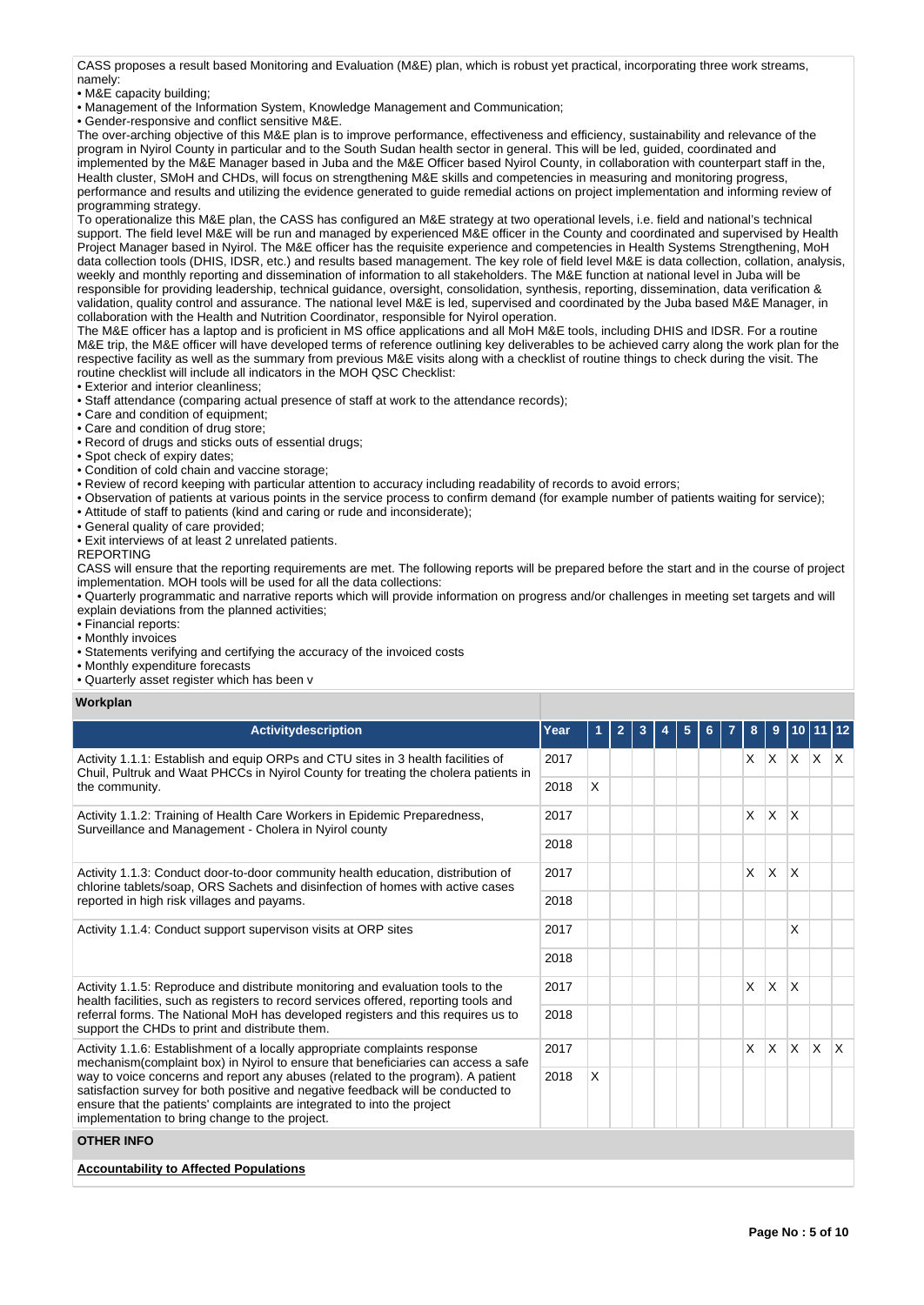CASS focuses on implementing emergency interventions in line with the eight benchmarks in CASS's Humanitarian Accountability Framework (HAF): 1. Leadership on accountability; 2. Impartial assessment; 3. Design and monitoring; 4. Participation; 5. Feedback and complaints; 6. Information sharing; 7. Evaluation and learning; and 8. Capacity of CASS staff and human resources management.

By engaging with the local community in assessments, sharing project and program information, listening and addressing complaints and feedback through field visits and monitoring based checklist and other locally accepted tools. By listening to, involving and responding to those we are working with and for, the quality and impact of our work will be stronger. Through this intervention, a locally appropriate complaints response mechanism will be established by CASS to ensure that beneficiaries can access a safe way to voice concerns and report any abuses (related to the program).

#### **Implementation Plan**

#### Management Plan

In terms of project management, CASS has put in place a decentralized program management structure with commensurate delegated authority that will support day to day management of project implementation. The Field Coordinator based in Nyirol will provide management and leadership to the field implementation team of this project. The field implementation team is supported by a fully-fledged support structure that has finance, HR and Admin and Procurement and Logistics functions. The field implementation teams will be led by the Health Project Manager, will oversee all day to day management of project activities including supervision of all health personnel, logistics coordination, local procurement, liaison with local authorities, community mobilization and financial management. He will have report to the Field Coordinator administratively with a dotted line report to the Health and Nutrition Coordinator for technical issues. A Health and Nutrition Coordinator will provide technical support and oversight to the project to ensure that health sector standards and technical quality aspects are adhered to. In addition the program will be able to access additional health technical expertise from Director of Programs Implementation and consultant where necessary.

### Personnel Plan

The project will have three core technical staff led by a Health Project Manager in addition to the health facility staff based on BPHNS. The core technical staff is composed of Health and Nutrition Officer, M&E officer, community mobilization officers. The Health Project Manager will have the overall responsibility of ensuring that expected targets are met within agreed upon timeframes. The Health Project Manager's key tasks include planning and implementation of activities with clear understanding of the targets: coordination with health cluster, local, state, and central government and other NGOs; liaise with health and nutrition coordinator and M&E staff to have quality performance indicators and reports; overall management of budget related activities; and coordination to ensure quality standard implementation of the program in line with the donor's requirement, approaches and efforts in other counties in the state. To effectively and efficiently coordinate the project the Health Project Manager is based in field office. This will allow him to closely follow up the day to day implementation of the project, better coordinate with the health cluster, county health department, SMOH and timely communication and coordination within the CASS office.

The Health and Nutrition Officer will be responsible for both nutrition services and other health activities in the health facilities including adult and children treatment, RH services, immunization, hygiene conditions of the facility, and pharmaceutical related S/he will coach, mentor and provide on the job training to facility staff on these areas. She will also closely supervise health facilities and provide technical support and feedback. S/he will plan and carry out trainings to facility staff related to these areas.

PHCC staffing: CASS will ensure staffing based on the BPHNS standard. PHCCs will have a total number of technical and support staff. Two clinical officers of whom one will be the in charge of the PHCC, two midwives, two certified nurses, two Nutrition nurses, a lab technician his/her assistant, a pharmacy assistant, and two community health workers. There will be three support staff, one security guard, one cleaner and one driver for the ambulance.

# **Coordination with other Organizations in project area Name of the organization Areas/activities of collaboration and rationale** Oxfam GB Get cholera kits from them. CHD **Implements the project in collaboration with them Environment Marker Of The Project** B: Medium environmental impact with NO mitigation **Gender Marker Of The Project** 2a-The project is designed to contribute significantly to gender equality **Justify Chosen Gender Marker Code**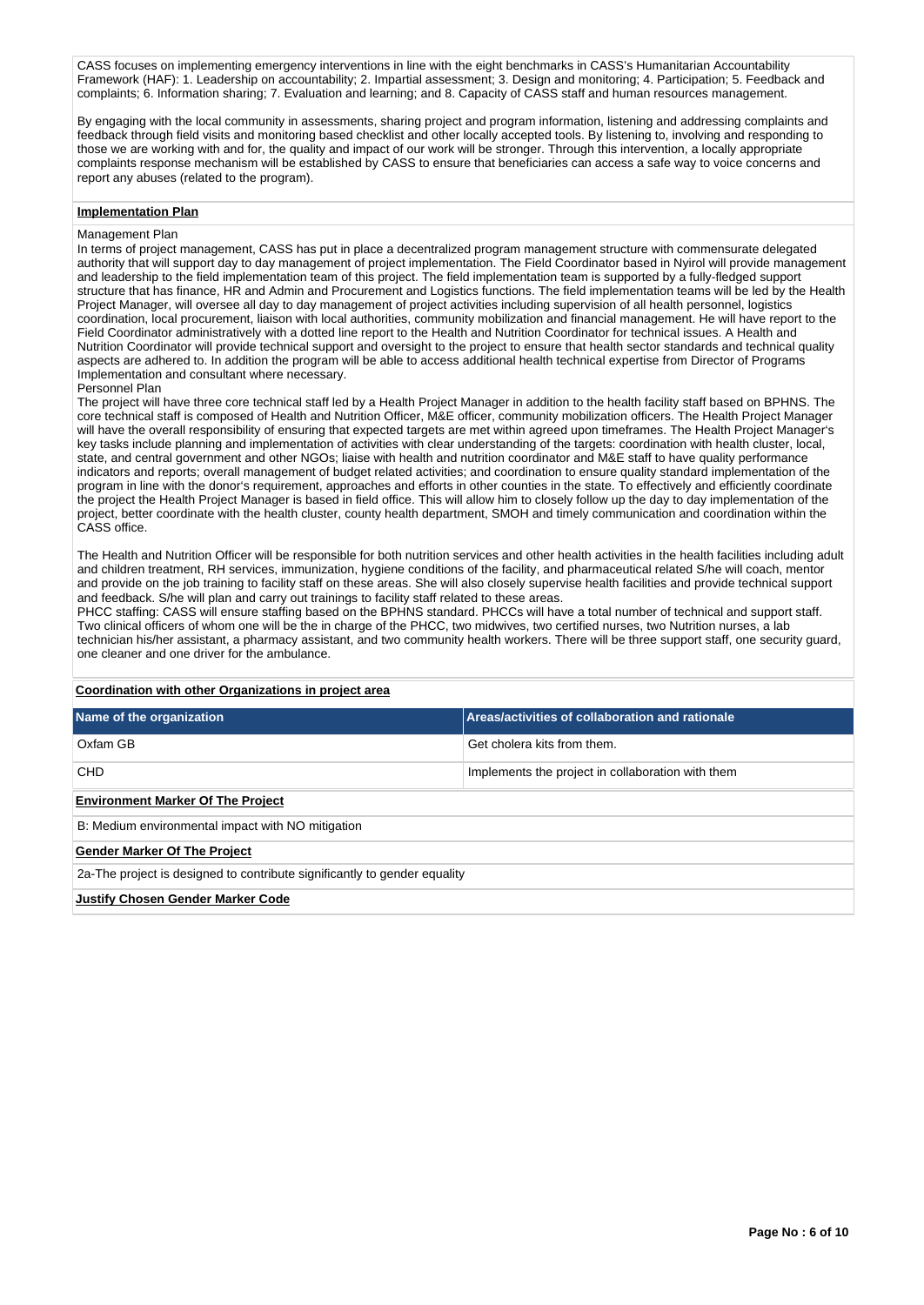CASS gives particular attention to gender, equity, and sustainability while implementing projects and promotes these core values. To prevent gender and social exclusion, CASS proposes to:-

• Ensure that all data collected is disaggregated by sex and that data on vulnerable groups such as female-headed households, older people, people with mental or physical disability is made available for informed decision making;

• Ensure that the policy of free health care for all is respected to prevent exclusion due to lack of financial means

• Ensure that as much as possible, there is a gender balance in staffing within the facility

• Ensure that as much as possible healthcare is availed as close as possible to the users to offset prohibitive transport costs as well as opportunity costs that may inadvertently lead to exclusion

• Ensure waiting times within the facilities are reduced given that long waiting times may discourage users to visit the facilities due to opportunity costs and other pressing household responsibilities for vulnerable groups like single-headed household women

• Ensure that the established referral system is functional and does not only concentrate on urban and accessible areas. Where

geographical access becomes a barrier to referrals, innovative community based referral systems will be explored and encouraged • Ensure that Boma and village health committees are constituted in a representative manner to be able to allow participation of vulnerable

groups and to provide a platform for their needs to be articulated

• Maintain active participation by the health committees in the programme activities and in the programme cycle and especially in monitoring and evaluation as well as giving regular feedback

• Ensure that health messages that affect women and children are also addressed to the men since in this community they are the decision makers while also being careful not to perpetuate the gender stereotype

• Ensure that information is provided on health services available to avoid exclusion based on lack of knowledge. It will also be necessary to create awareness on health needs for groups who may not realise that they have a need e.g. WCBA who may not know that FP is a need for them

• Ensure that community-based outreach services are also targeted towards those who may not be able to visit the health facilities including women who are unable to leave their homes and visit the facility as a result of their caretaker role for their children and other elderly or disabled persons in the home.

# **Protection Mainstreaming**

CASS will work closely with UNOCHA, Health cluster for information sharing and coordination of efforts, and will actively implement protection Mapping of who is at risk, how and why at the very outset of a crisis and thereafter, taking into account the specific vulnerabilities that underlie these risks, including those experienced by men, women, girls and boys, and groups such as internally displaced persons, older persons, persons with disabilities, and persons belonging to sexual and other minorities in Nyirol County.

CASS has worked in South Sudan for a long period and has contingency plans in place, including adequate stocks of medical supplies, recruitment procedures of local staff with local experience who can be deployed and offer minimum essential services when necessary. CASS staff maintains close relations with key counterparts on the ground such as the SMoH, CHDs, the Relief and Rehabilitation Commission (RRC) and County Commissioners as well as direct project beneficiaries, which ensures that deployed staff are informed on developments in local security and potential triggers of problems, which assists in ensuring timely mobilization of resources to prepare for emergencies and appropriate responses. Nyirol based staff is in regular contact with their Juba offices.

In this project cycle, CASS will establish Rapid Response Teams and strengthen the IDSR capacity to improve on early detection, investigation of and response to potential disease outbreaks and other disasters that require a public health response. The project will include activities to strengthen emergency preparedness and response with a focus on building the response capacity of health facilities' staff to manage emergencies, training of community resource persons in community based surveillance, door to door social mobilization and referrals of people with symptoms and signs of diseases with epidemic potential and create public awareness on health matters especially during epidemics or adverse health events to enlist appropriate community responses.

# **Country Specific Information**

# **Safety and Security**

Risk assessments will regularly be conducted by CASS Field Coordinator and all movement to project site will be coordinated with the relevant Cluster leads, UNDSS, UNMISS and local authorities/RRC to ensure clearance for safe passage, flexible response and effective team work. The CASS Juba security advisor support will be available at all times to respond to queries and provide advice. CASS field teams will also be sensitive towards staffing and the underlying conflict tensions. Deployment of national staff will be done within their home areas, where the risk of ethnic violence is minimal. In addition, all staff working in the field are already provided with hostile environments awareness training (HEAT) and regular security briefings. Surge capacity will be used where appropriate in order to reduce risks in areas with a high potential for ethnic conflict.

# **Access**

CASS will closely coordinate with the UNDSS, Health clusters to negotiate access with the government and non-governmental forces in order to reach people in need. There is, however, no accessibility problems being experienced in Nyirol but staff will adhere to CASS security protocols when implementing project activities. The security team at Juba as well as field levels will also provide support to staff in terms of security updates and appropriate measures should there be security and accessibility challenges.

## **BUDGET**

| <b>Code</b> | <b>Budget Line Description</b>                                                                                                                                                                                        |   | D / S Quantity Unit | cost         | <b>IDuration</b><br><b>Recurran</b><br>ce | $\frac{9}{6}$<br>charged<br>to CHF | <b>Total Cost</b> |
|-------------|-----------------------------------------------------------------------------------------------------------------------------------------------------------------------------------------------------------------------|---|---------------------|--------------|-------------------------------------------|------------------------------------|-------------------|
|             | 1. Staff and Other Personnel Costs                                                                                                                                                                                    |   |                     |              |                                           |                                    |                   |
| 1.1         | Executive Director--Juba                                                                                                                                                                                              | S |                     | 5,000<br>.00 | 6                                         | 30.00                              | 9.000.00          |
|             | 30% contribution from the project with role to provide operational and programmatic oversight to the project at senior<br>management level. The scale is based on the organisation scale stipulated for the position. |   |                     |              |                                           |                                    |                   |
| 1.2         | Director Of program Implementation--Juba                                                                                                                                                                              | D |                     | 4,000<br>.00 | 6                                         | 30.00                              | 7.200.00          |
|             | 30% contribution form the project, he will provide technical oversight of the program and the scale is as stipulated in the CASS<br>manual of salary scale.                                                           |   |                     |              |                                           |                                    |                   |
| 1.3         | Finance Manager--Juba                                                                                                                                                                                                 | S |                     | 3,500<br>.00 | 6                                         | 30.00                              | 6.300.00          |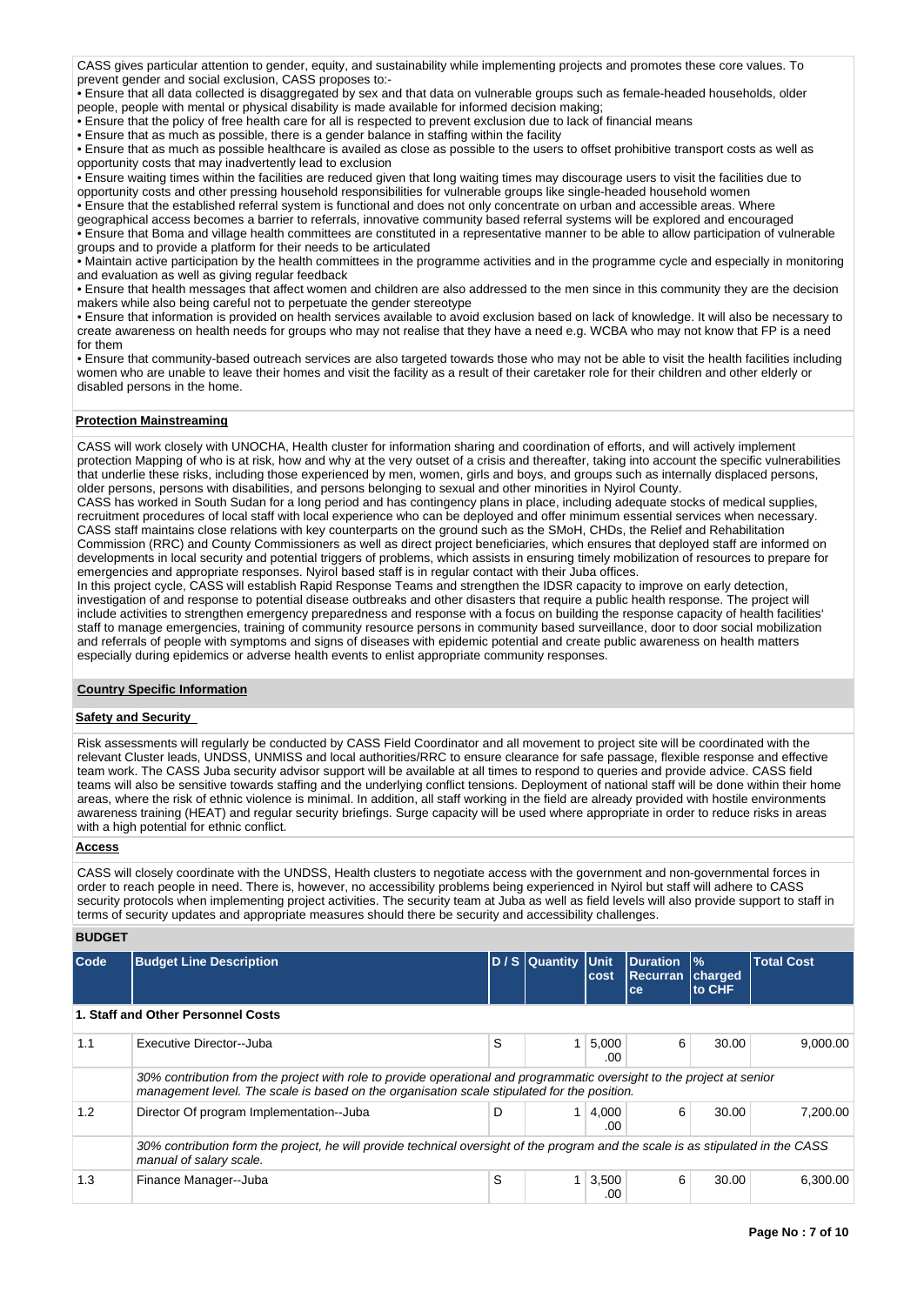|              | 30% contribution from the project, his role is to manage the financial component of the project ensuring that project is in line with<br>the budget, scale as per organisation package. |    |                |                                |   |             |           |
|--------------|-----------------------------------------------------------------------------------------------------------------------------------------------------------------------------------------|----|----------------|--------------------------------|---|-------------|-----------|
| 1.4          | Logistic Manager--Juba                                                                                                                                                                  | S  |                | $1 \mid 3,500$<br>.00          | 6 | 5.00        | 1,050.00  |
|              | 5% contribution from the project, he will ensure that procurement and logistic component of the project is satisfactory, scale as<br>per CASS                                           |    |                |                                |   |             |           |
| 1.5          | HR officer-Juba                                                                                                                                                                         | S  |                | 1   1,000<br>.00               | 6 | 10.00       | 600.00    |
|              | 10% contribution from the project, her role is to maintain the staff files and all documentation of the project, scale is as per CASS<br>package.                                       |    |                |                                |   |             |           |
| 1.6          | <b>Health and Nutrition Coordinator</b>                                                                                                                                                 | D  |                | $1 \mid 2,000$<br>.00          | 6 | 30.00       | 3,600.00  |
|              | 30% contribution from the project, he technically manage the project and ensure all the activities of the project are implemented<br>accordingly, the scale is as per CASS package      |    |                |                                |   |             |           |
| 1.7          | Driver--Juba                                                                                                                                                                            | s  |                | $1 \mid 1,200$<br>.00          | 6 | 10.00       | 720.00    |
|              | 10% contribution from this project, his role is to help in the transportation, the scale is as per CASS package                                                                         |    |                |                                |   |             |           |
| 1.8          | Cleaners--Juba                                                                                                                                                                          | S  |                | 1   600.0                      | 6 | 10.00       | 360.00    |
|              | 10% contribution from the project, help in maintaining of the hygiene and the cleanliness of the work place.                                                                            |    |                |                                |   |             |           |
| 1.9          | Clinical officer-facility                                                                                                                                                               | D  |                | 2 700.0<br>0                   | 6 | 100.00      | 8,400.00  |
|              | 100% pay, additional staff to ensure quality of service delivery in the facility, scale as per CASS                                                                                     |    |                |                                |   |             |           |
| 1.10         | <b>Certified Nurses--Facility</b>                                                                                                                                                       | D  |                | 2   500.0<br>0                 | 6 | 100.00      | 6,000.00  |
|              | 100% Pay, additional staff to ensure quality of service delivery in the facility, scale as per CASS                                                                                     |    |                |                                |   |             |           |
| 1.11         | Certified Midwives--Facility                                                                                                                                                            | D  |                | 2   500.0<br><sup>0</sup>      | 6 | 100.00      | 6,000.00  |
|              | 100% pay, additional staff to ensure quality of service delivery in the facility, scale as per CASS                                                                                     |    |                |                                |   |             |           |
| 1.12         | CHW--Facility                                                                                                                                                                           | D  |                | 4 350.0<br>0                   | 6 | 100.00      | 8,400.00  |
|              | 100% pay, additional staff to ensure quality of service delivery in the facility, scale as per CASS                                                                                     |    |                |                                |   |             |           |
| 1.13         | Lab assistance--Facility                                                                                                                                                                | D  |                | $2 \mid 350.0$<br><sup>0</sup> | 6 | 100.00      | 4,200.00  |
|              | 100% pay, additional staff to ensure quality of service delivery in the facility, scale as per CASS                                                                                     |    |                |                                |   |             |           |
| 1.14         | Field Coordinator--field                                                                                                                                                                | D  |                | 1 1,500<br>.00                 | 6 | 80.00       | 7,200.00  |
|              | 80% contribution from the project, he will provide operational and programmatic oversight to the project at the field level, the<br>scale is as per CASS.                               |    |                |                                |   |             |           |
| 1.15         | Health Project Manager--field                                                                                                                                                           | D  |                | 1   1,000<br>.00               | 6 | 40.00       | 2,400.00  |
|              | 40% contribution from the project, he is the technical person of the project at the field level. scale as per cass                                                                      |    |                |                                |   |             |           |
|              | <b>Section Total</b>                                                                                                                                                                    |    |                |                                |   |             | 71,430.00 |
|              | 2. Supplies, Commodities, Materials                                                                                                                                                     |    |                |                                |   |             |           |
| 2.1          | Training of Health worker on Cholera managment                                                                                                                                          | D  | 1 <sup>1</sup> | 100.0<br>0                     | 3 | 100.00      | 300.00    |
|              | 1 training for 3 days, unit cost of 100 usd per day, estimated for facilitation and refreshment                                                                                         |    |                |                                |   |             |           |
| 2.2          | Training of Health workers on support for data collection for<br>District Health Information Systems (DHIS) and Health<br>Management Information Systems (HMIS)                         | D  |                | 1 100.0<br>0                   | 3 | 100.00      | 300.00    |
|              | 1 training for 3 days, unit cost of 100 usd per day, estimated for facilitation and refreshment                                                                                         |    |                |                                |   |             |           |
|              | <b>Section Total</b>                                                                                                                                                                    |    |                |                                |   |             | 600.00    |
| 3. Equipment |                                                                                                                                                                                         |    |                |                                |   |             |           |
| NA           | <b>NA</b>                                                                                                                                                                               | ΝA | 0              | 0.00                           | 0 | $\mathbf 0$ | 0.00      |
|              | NA                                                                                                                                                                                      |    |                |                                |   |             |           |
|              | <b>Section Total</b>                                                                                                                                                                    |    |                |                                |   |             | 0.00      |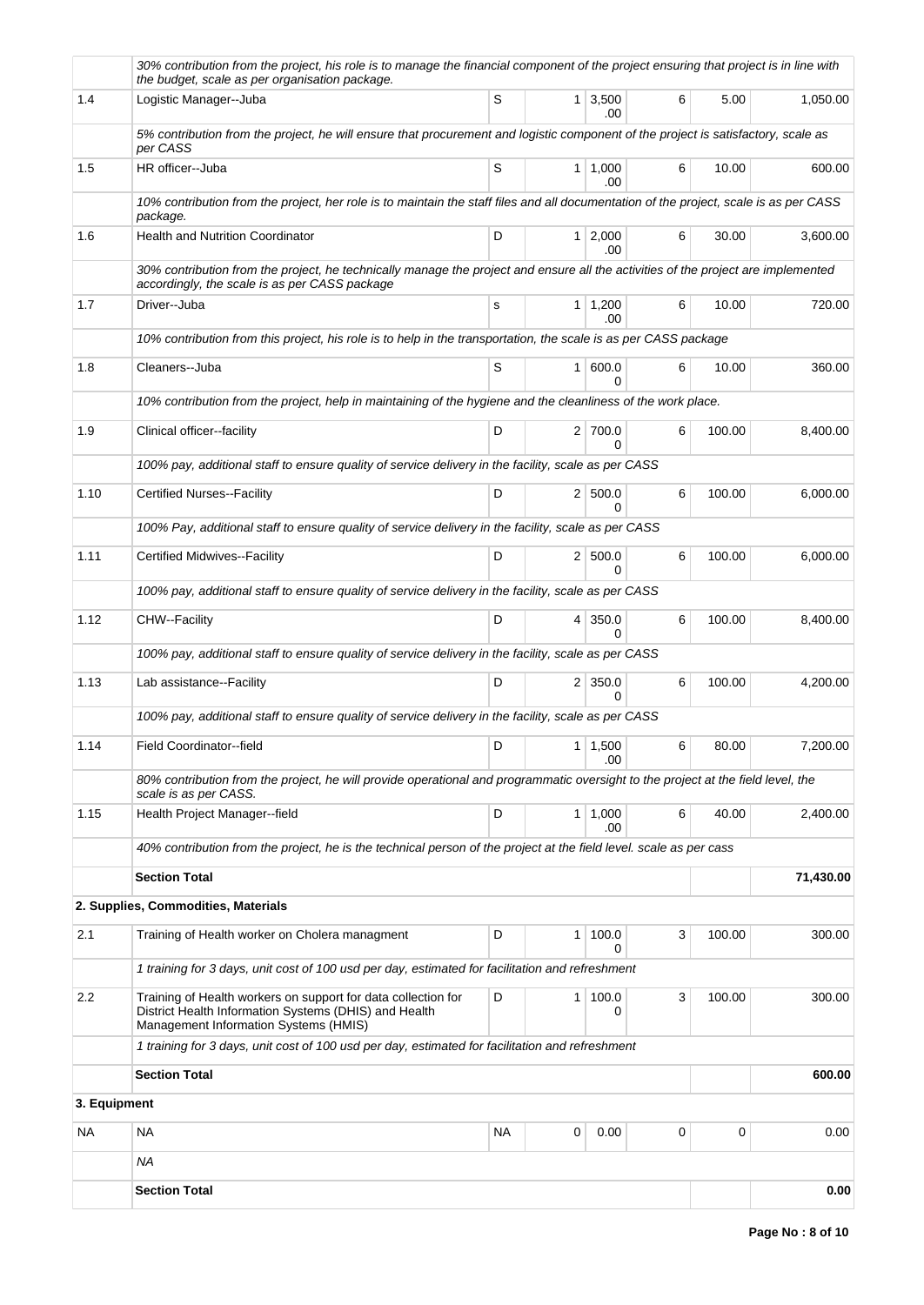|           | <b>4. Contractual Services</b>                                                                                                                                                                                             |           |                 |              |              |        |          |
|-----------|----------------------------------------------------------------------------------------------------------------------------------------------------------------------------------------------------------------------------|-----------|-----------------|--------------|--------------|--------|----------|
| NA.       | <b>NA</b>                                                                                                                                                                                                                  | <b>NA</b> | 0               | 0.00         | 0            | 0      | 0.00     |
|           | <b>NA</b>                                                                                                                                                                                                                  |           |                 |              |              |        |          |
|           | <b>Section Total</b>                                                                                                                                                                                                       |           |                 |              |              |        | 0.00     |
| 5. Travel |                                                                                                                                                                                                                            |           |                 |              |              |        |          |
| NA        | <b>NA</b>                                                                                                                                                                                                                  | <b>NA</b> | 0               | 0.00         | 0            | 0      | 0.00     |
|           | ΝA                                                                                                                                                                                                                         |           |                 |              |              |        |          |
|           | <b>Section Total</b>                                                                                                                                                                                                       |           |                 |              |              |        | 0.00     |
|           | 6. Transfers and Grants to Counterparts                                                                                                                                                                                    |           |                 |              |              |        |          |
| 6.1       | <b>UNHAS</b>                                                                                                                                                                                                               | D         |                 | 6 550.0<br>0 | $\mathbf{1}$ | 100.00 | 3,300.00 |
|           | Flights for the staff going and coming from the field for field visit, work station, leaves and transfer of cash to the field. unit cost as<br>per UNHAS plus some booking of extra luggage                                |           |                 |              |              |        |          |
|           | <b>Section Total</b>                                                                                                                                                                                                       |           |                 |              |              |        | 3,300.00 |
|           | 7. General Operating and Other Direct Costs                                                                                                                                                                                |           |                 |              |              |        |          |
| 7.1       | Support to cholera vaccination activities                                                                                                                                                                                  | D         | 10 <sup>1</sup> | 400.0        | 1            | 100.00 | 4,000.00 |
|           | To contribute to the outreach activities for at least 20 days in the six months, help in buying water, biscuit and other refreshment<br>while they are conducting outreaches, cost is as per the market rate in the field. |           |                 | 0            |              |        |          |
| 7.2       | Fuel for vehicle and generator field                                                                                                                                                                                       | D         | 2400            | 1.50         | $\mathbf{1}$ | 90.00  | 3,240.00 |
|           | estimated at 400 lit/month at 2.7 usd cost as per IOM including transportation to the field sites                                                                                                                          |           |                 |              |              |        |          |
| 7.3       | Fuel for vehicle and generator juba                                                                                                                                                                                        | S         | 2400            | 1.50         | $\mathbf{1}$ | 20.00  | 720.00   |
|           | estimated at 400lit/month at 1.8 usd per liter cost as per the supplier rates at 50% contribution from this project.                                                                                                       |           |                 |              |              |        |          |
| 7.4       | Vehicle repair and maintenance field                                                                                                                                                                                       | D         | 1 <sup>1</sup>  | 100.0<br>0   | 6            | 100.00 | 600.00   |
|           | cost as per the market rate                                                                                                                                                                                                |           |                 |              |              |        |          |
| 7.5       | vehicle repair and maintenance Juba                                                                                                                                                                                        | S         | 1 <sup>1</sup>  | 200.0<br>0   | 6            | 50.00  | 600.00   |
|           | cost as per market rate                                                                                                                                                                                                    |           |                 |              |              |        |          |
| 7.6       | Internet subscription fees juba                                                                                                                                                                                            | S         | 1               | 500.0<br>0   | 6            | 50.00  | 1,500.00 |
|           | cost as per market rate                                                                                                                                                                                                    |           |                 |              |              |        |          |
| 7.7       | Airtime subscription field                                                                                                                                                                                                 | D         | 1 <sup>1</sup>  | 100.0        | 6            | 100.00 | 600.00   |
|           | for field staff who are reporting and cost is estimated per market rate                                                                                                                                                    |           |                 |              |              |        |          |
| 7.8       | Air time subscription Juba                                                                                                                                                                                                 | S         | $\mathbf{1}$    | 100.0<br>0   | 6            | 50.00  | 300.00   |
|           | help in communication and coordination, cost as per market rate                                                                                                                                                            |           |                 |              |              |        |          |
| 7.9       | Field staff accommodation and feeding                                                                                                                                                                                      | D         | 2 <sup>2</sup>  | 200.0<br>0   | 6            | 100.00 | 2,400.00 |
|           | To provide three field based staff with feeding (200 per month) and accommodation (100 per month)                                                                                                                          |           |                 |              |              |        |          |
| 7.10      | visibility and branding                                                                                                                                                                                                    | D         | 1 <sup>1</sup>  | 1,000<br>.00 | 1            | 100.00 | 1,000.00 |
|           | Passing out health messages and showing the support rendered by the donor through visibility, cost as per market rate                                                                                                      |           |                 |              |              |        |          |
| 7.11      | Bank charges                                                                                                                                                                                                               | D         |                 | 2 500.0<br>0 | 1            | 100.00 | 1,000.00 |
|           | Cost as per the current bank rate                                                                                                                                                                                          |           |                 |              |              |        |          |
| 7.12      | M\$E visit to the field by Juba staff                                                                                                                                                                                      | D         |                 | 2 75.00      | 6            | 100.00 | 900.00   |
|           | To provide feeding and accommodation to 2 staff (Health and Nutrition coordinator and Director of programs) while visiting the<br>project at the field site. They are estimated to stay at least for 3 days per visit.     |           |                 |              |              |        |          |